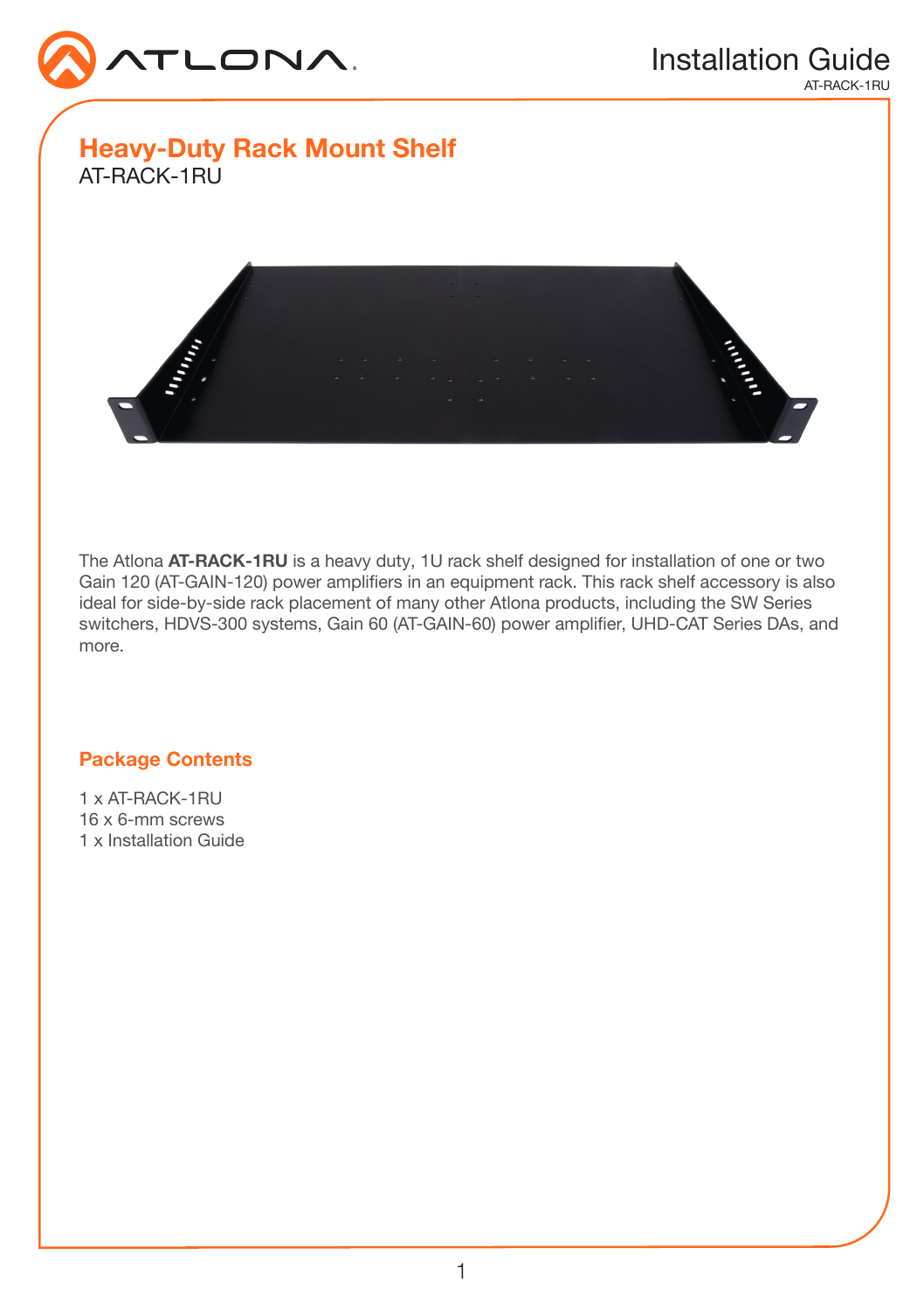

# Mounting Instructions



IMPORTANT: Before attaching a product to the AT-RACK-1RU, remove any rubber feet that may be attached to the bottom of the unit.

### Compatible Half-Rack Products

- 1. Place the Atlona product upside down on a flat surface.
- 2. Turn the AT-RACK-1RU upside down and line up the mounting holes of the AT-RACK-1RU with the mounting holes of the product.

The illustration below identifies the correct holes for mounting half-rack units. A maximum of two half-rack units can be mounted to the AT-RACK-1RU.



3. Use the included 6-mm screws to secure the product to the AT-RACK-1RU. The example on the next page, shows proper alignment of the mounting holes on the AT-GAIN-120 with the AT-RACK-1RU. Up to two Atlona half-rack compatible products can be mounted to the AT-RACK-1RU.



**IMPORTANT:** Do not over-tighten or use high-torque devices on the screws. Doing so may damage the screw and/or the mounting holes of the AT-RACK-1RU and the unit being mounted.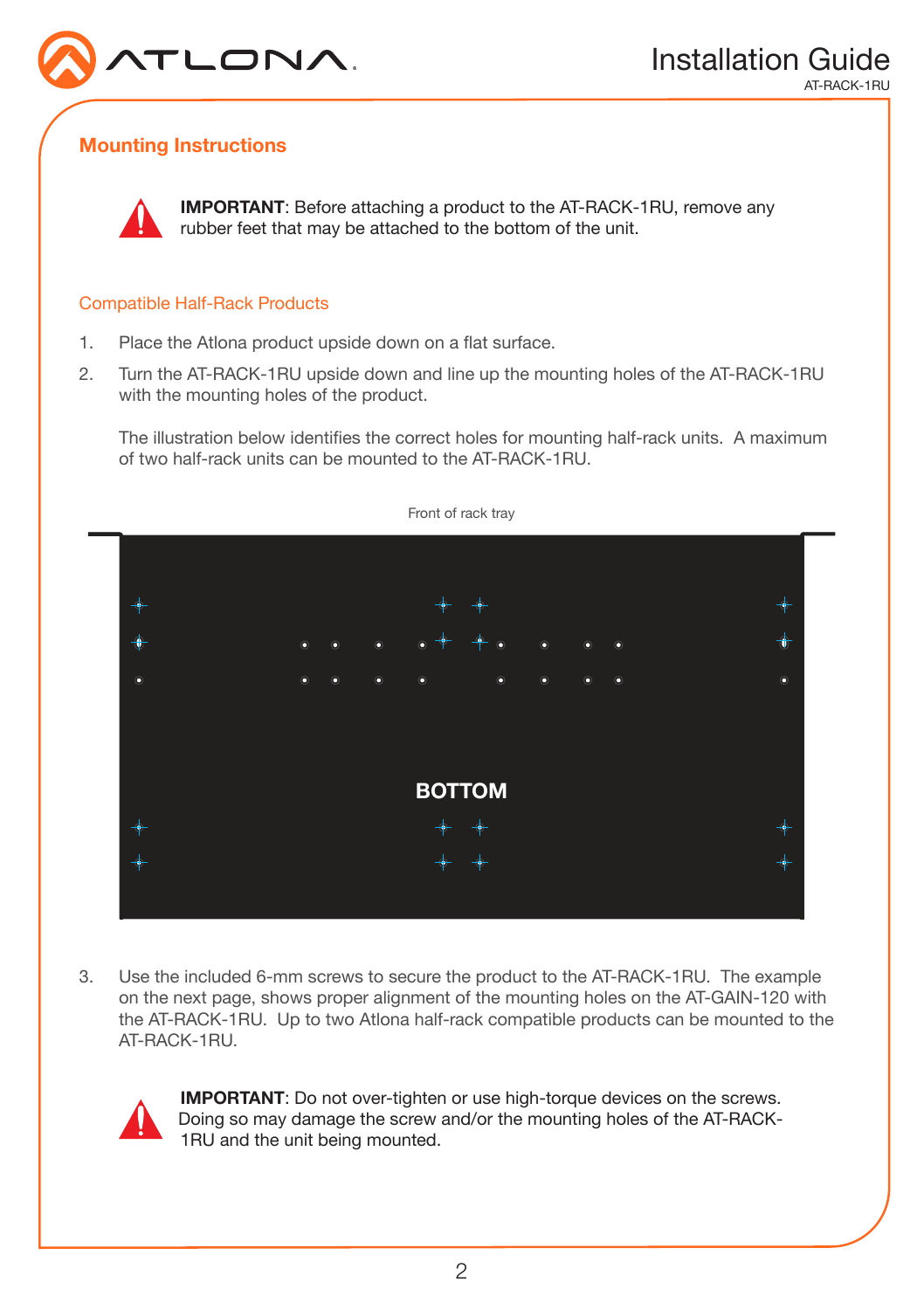

# Installation Guide

AT-RACK-1RU



Two AT-VGW-250 units can also be mounted in a similar way, using the following holes:

Example: Mounting two AT-VGW-250 units

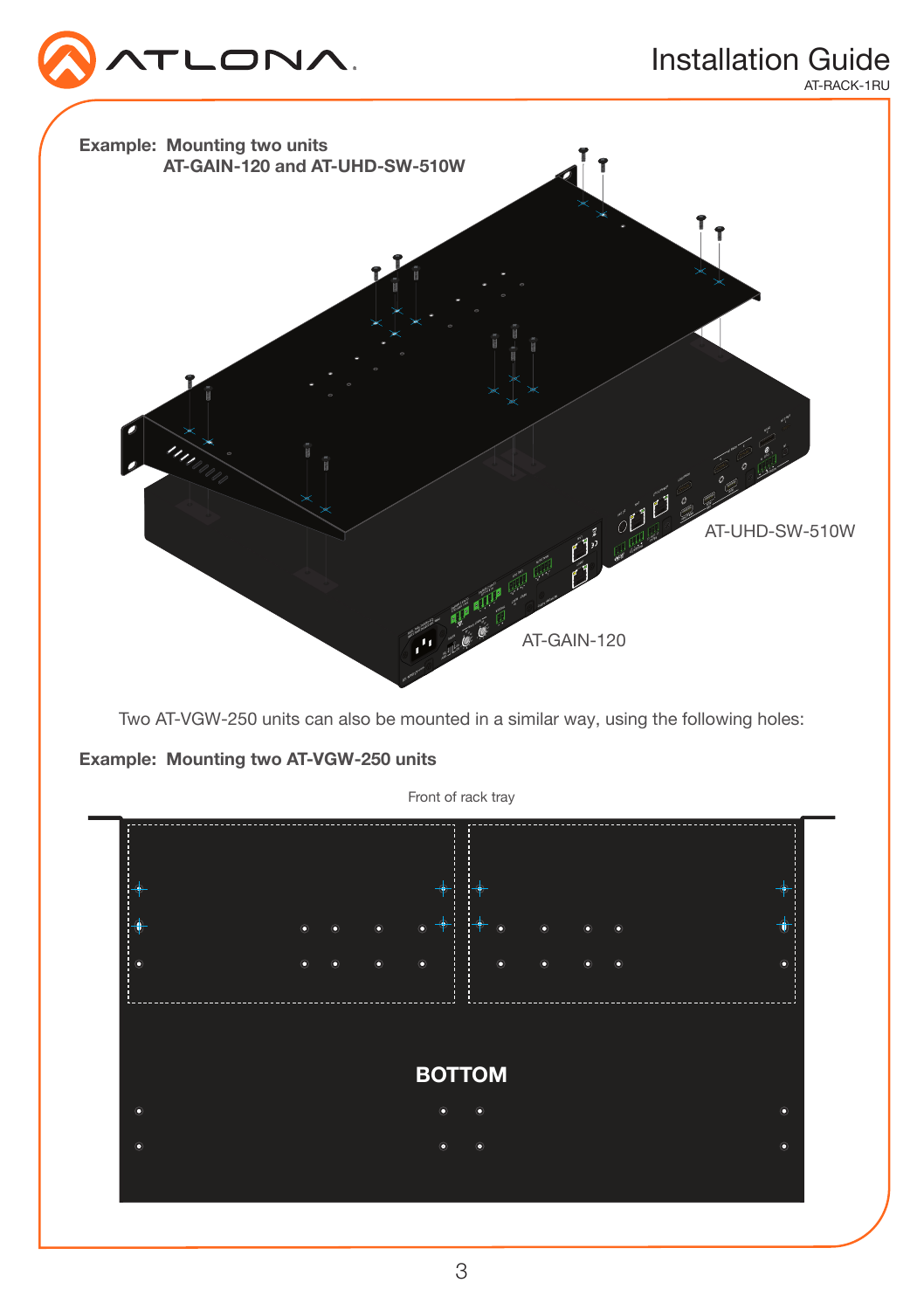

### AT-GAIN-60 (and other compatible products)

- 1. Place the AT-GAIN-60 upside down on a flat surface.
- 2. Turn the AT-RACK-1RU upside down and line up the mounting holes of the AT-RACK-1RU with the mounting holes of the product.

Up to three AT-GAIN-60 units can be mounted to the AT-RACK-1RU. The examples below identify the mounting holes for three and two AT-GAIN-60 units.

### Example: Mounting Three AT-GAIN-60 units



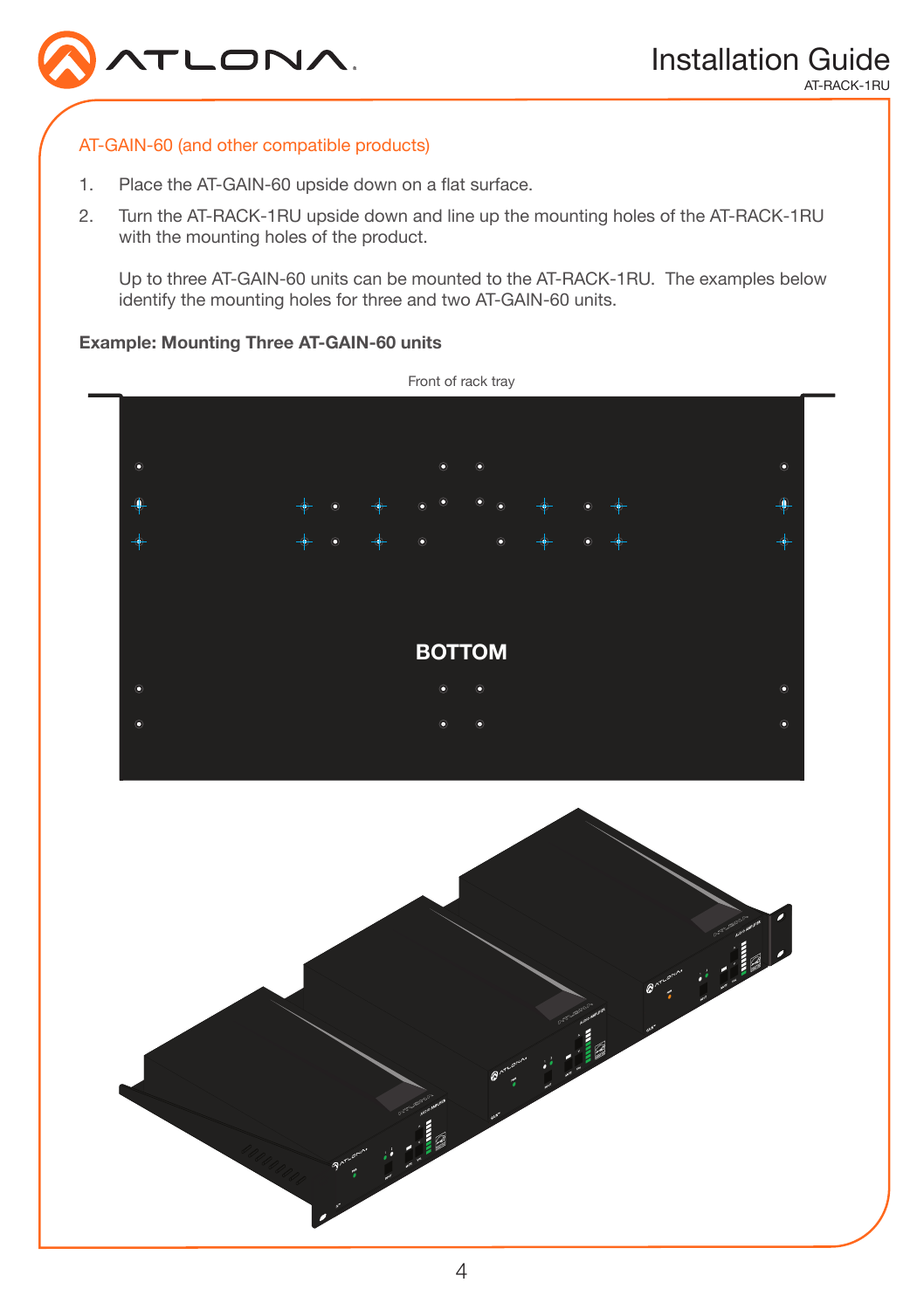

AT-RACK-1RU





3. Use the included 6-mm screws to secure the product to the AT-RACK-1RU.



IMPORTANT: Do not over-tighten or use high-torque devices on the screws. Doing so may damage the screw and/or the mounting holes of the AT-RACK-1RU and the unit being mounted.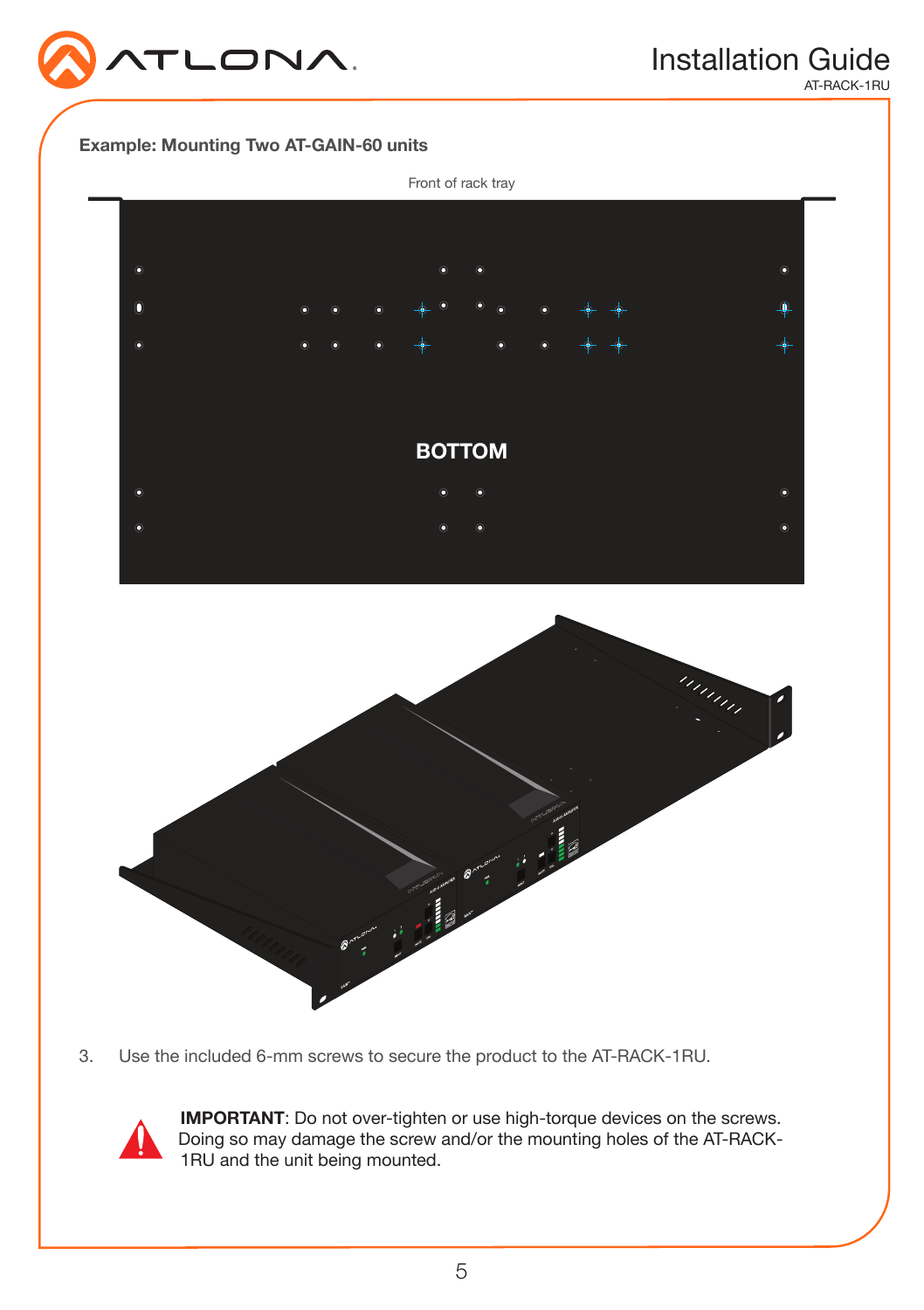

Notes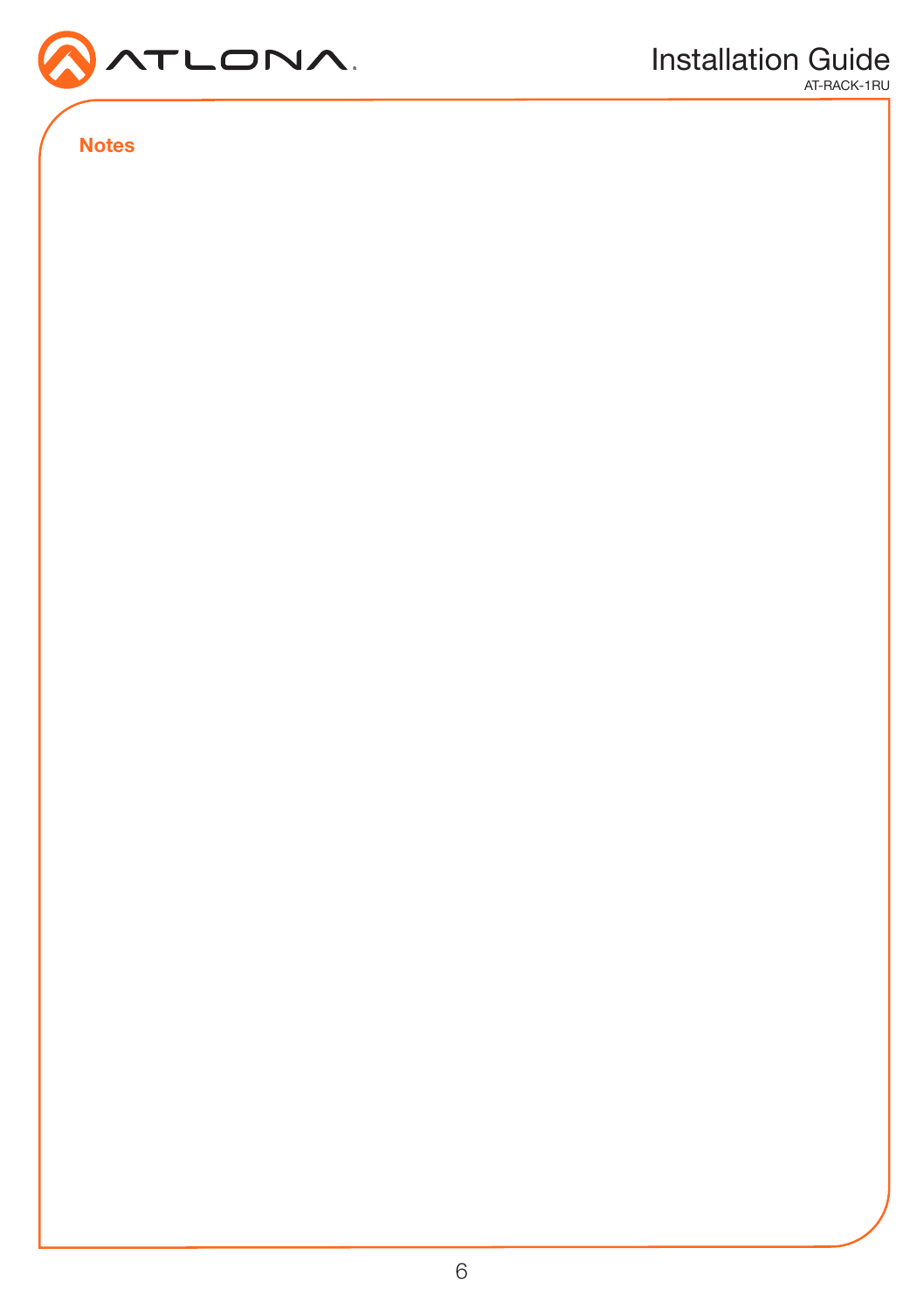

Notes